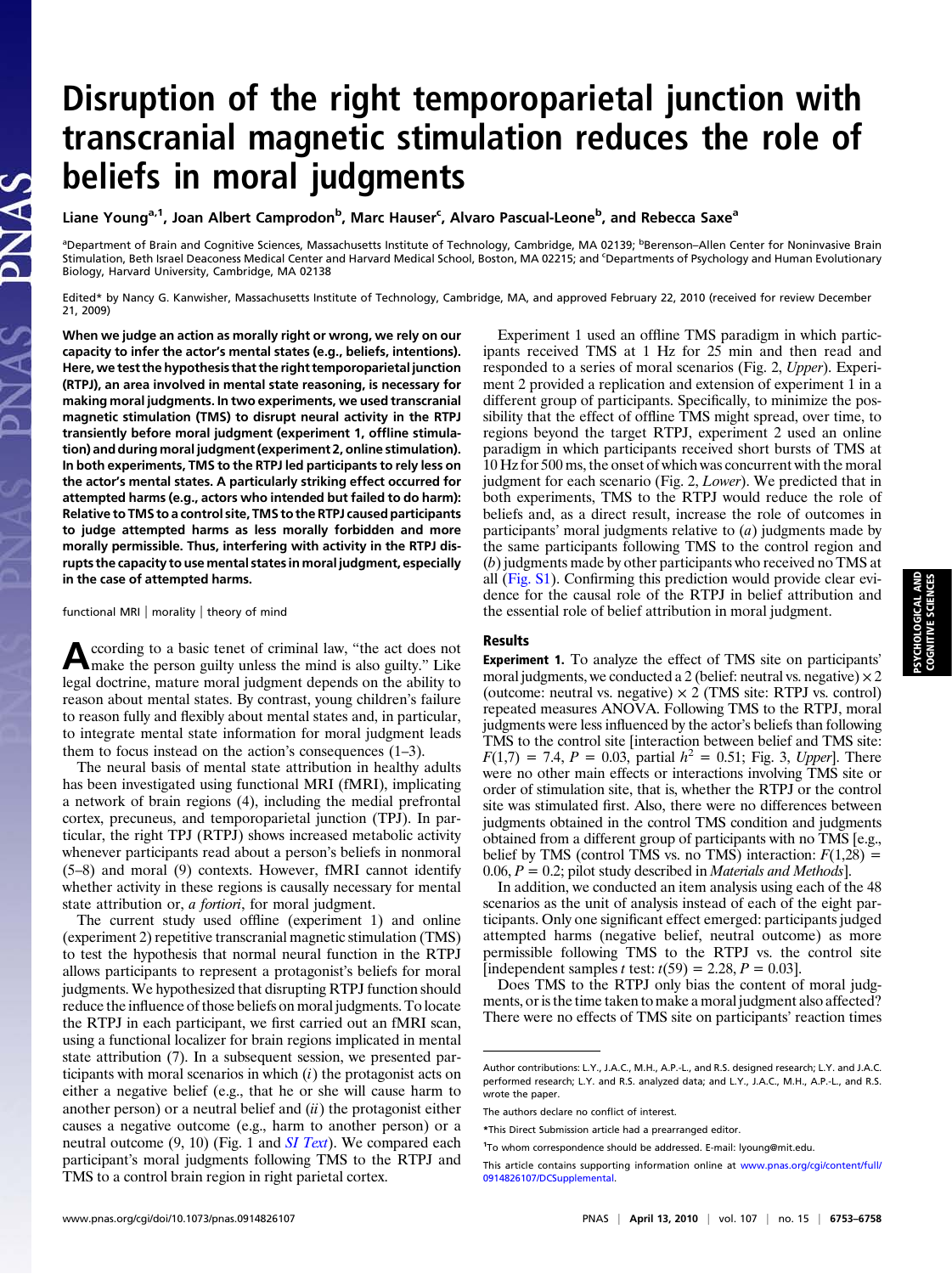

Fig. 1. Experimental stimuli and design. (Upper) Combination of belief (neutral vs. negative) and outcome (neutral vs. negative) factors yielded a  $2 \times 2$ design with four conditions. (Lower) Text of a sample "attempted harm" scenario. Bold italicized sections indicate words that differed across conditions.

[e.g., belief by TMS site interaction:  $F(1,7) = 0.3$ ,  $P = 0.6$ ]. The only significant effect on reaction times was a belief by outcome interaction  $[F(1,7) = 9.6, P = 0.02,$  partial  $h^2 = 0.56$ , which reflected the shorter reaction times for intentional harms than for the other conditions (intentional harm, 1.2 s; attempted harm, 1.6 s; accidental harm, 1.8 s; nonharm, 1.6 s). There was also no effect of TMS site on the variability of participants' judgments, as measured by the SD of judgments within a condition across participants [e.g., belief by TMS site interaction:  $F(1,7) = 0.1$ ,  $P = 0.8$ ].



Fig. 2. Design for experiment 1 (Upper) and experiment 2 (Lower). Experiment 1 used an offline TMS paradigm in which participants received TMS at 1 Hz for 25 min and then read and responded to a series of moral scenarios. The order of TMS sessions, RTPJ first vs. control first, was counterbalanced across participants. Experiment 2 used an online TMS paradigm in which participants received TMS at 10 Hz for 500 ms. TMS onset was concurrent with onset of the moral judgment question for each story.



Fig. 3. Results for experiment 1 (Upper) and experiment 2 (Lower). Moral judgments were made on a seven-point scale. Light bars correspond to control TMS, and dark bars correspond to RTPJ TMS. Bars represent SEM. Moral judgments of attempted harm (negative belief, neutral outcome) are significantly different by TMS site (RTPJ vs. control;  $*P < 0.05$ ).

In sum,  $(i)$  moral judgments following TMS to the control site were no different from a no-TMS control and  $(ii)$  there was no evidence that TMS site affected the reaction time or variability of judgments in any condition. We therefore conclude that the selective bias in moral judgments induced by TMS to the RTPJ cannot be explained by differences in difficulty between conditions or by the effects of TMS on attention or task performance more generally.

The results of experiment 1 demonstrate that offline TMS to the RTPJ, in comparison to TMS to a nearby control brain region, disrupts participants' use of belief information in moral judgments. As a result, moral judgments appear to be more outcome-based rather than belief-based. Pairwise comparisons in the item analysis showed a pronounced effect for the case of attempted harms, in which the agent believes he or she will harm another but fails to do so. Disrupting RTPJ activity has the selective effect of causing participants to judge attempted harms as more morally permissible than they would normally.

There are two methodological issues that pose a challenge to the interpretation offered thus far. First, information about the potential outcome of the action was available to participants both implicitly before the belief (e.g., the white substance is poison) and explicitly after the belief (e.g., she puts the substance in her friend's coffee, and her friend dies). Offline TMS to the RTPJ may therefore have caused participants to attend to the information presented either most often or most recently, leading to a relative focus on outcomes. Second, offline TMS may have caused the suppression of neural function to spread to distant regions, possibly with some delay (11, 12), from the RTPJ to brain regions closely connected to it (13). Experiment 2 directly addressed these concerns by  $(i)$  modifying the stimuli to remove the repetition of the outcome information and  $(ii)$  using brief pulse trains of TMS concurrent with the onset of each moral scenario's question. Specifically, we shortened the train of stimulation (10 Hz for 500 ms) and reduced the time between stimulation and task (application of TMS online during participants' moral judgments), relying on the logic that the shorter the train of TMS and the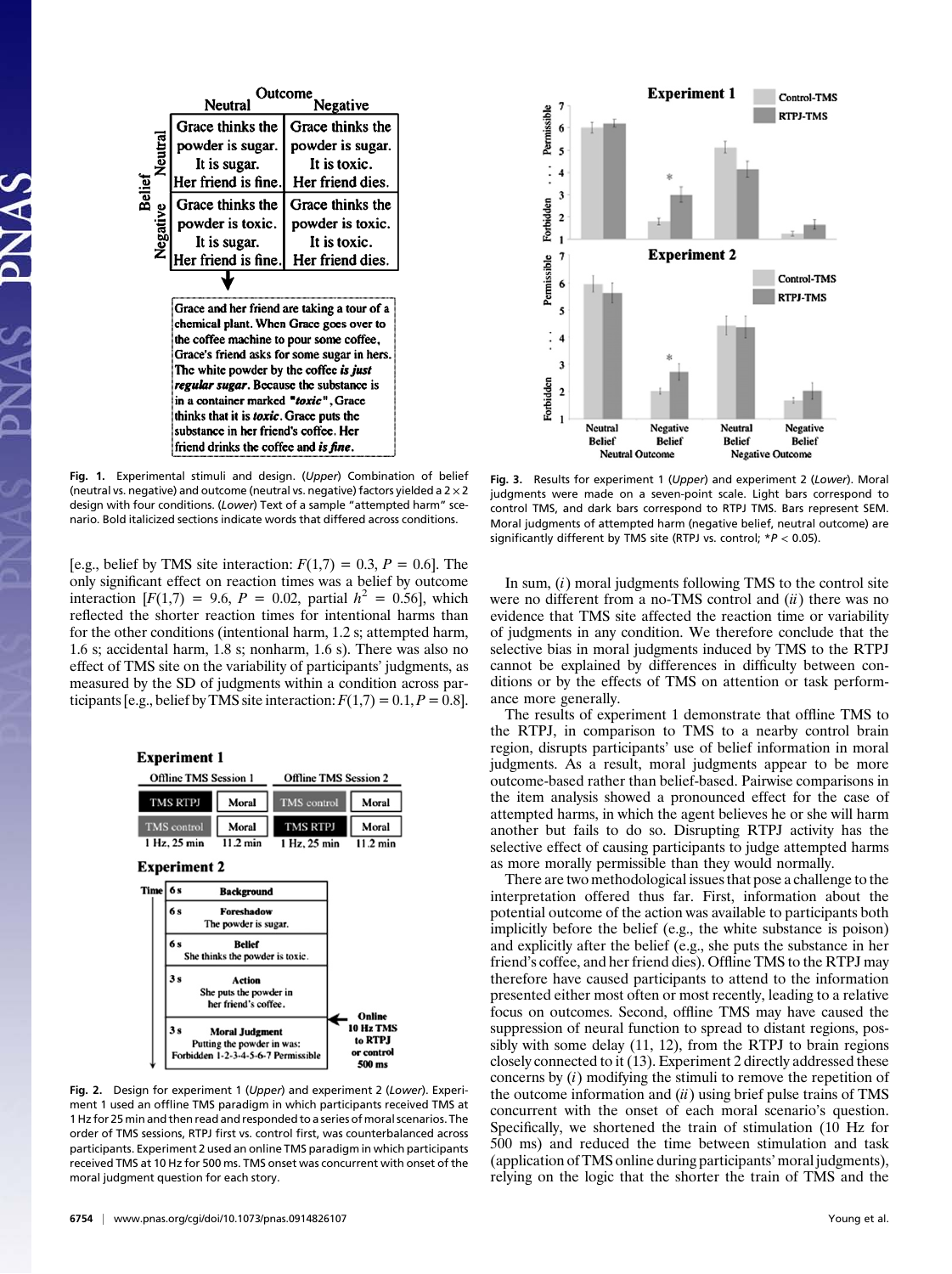shorter the interval between TMS and behavioral testing, the less likely it is for effects on distant regions to be responsible for changes in moral judgments (14). In addition, this experiment allowed us to assess the robustness of our initial findings, using a different TMS paradigm, in a different group of participants.

Experiment 2. Disrupting activity in the RTPJ during the task showed a trend toward moral judgments that were less belief-based than judgments made in the TMS control condition [interaction between belief and TMS site:  $F(1,11) = 4.6$ ,  $P = 0.056$ , partial  $h^2 = 0.50$ ; Fig. 3, Lower]. There were no other main effects or interactions involving TMS site or order of stimulation site. Also, judgments obtained in the control TMS condition did not differ from judgments obtained without TMS  $[n = 10]$ ; belief by TMS interaction:  $F(1,20) = 0.02$ ,  $P = 0.9$ ]. An item analysis revealed that during TMS to the RTPJ, participants judged attempted harms as more permissible than the same scenarios presented during TMS to the control site [independent samples t test:  $t(81) =$ 2.11,  $P = 0.038$ , paralleling the findings from experiment 1.

No effects or interactions involving TMS site were found for reaction time [e.g., belief by TMS site interaction:  $F(1,10) = 0.9$ ,  $P = 0.4$ , although, overall, negative beliefs elicited shorter reaction times than neutral beliefs [neutral beliefs: 0.70 s; negative beliefs:  $0.64$  s,  $F(1,10) = 21.2, P = 0.001$ , partial  $h^2 = 0.68$ . TMS also did not affect the variability of participants' judgments [e.g., belief by TMS site interaction:  $F(1,7) = 0.1, P = 0.8$ .

The full pattern of results of experiment 2 provides an overall replication of experiment 1 in different participants, using a temporally specific TMS protocol targeting the specific time of moral judgment. In addition, the stimuli were modified so that outcome and belief information was matched for frequency and recency. In both experiments, TMS to the RTPJ diminished the role of beliefs in participants' moral judgments, thereby creating a selective bias toward outcomes.

Combined Analysis. A combined analysis of data collected in both experiments 1 and 2 from a total of 20 participants allowed us  $(i)$  to detect any systematic differences between the two experiments and  $(ii)$  to take advantage of the increased power to detect any small but consistent effects. Specifically, we conducted a  $2 \times 2 \times 2 \times 2 \times 2$  $\times$  2 ANOVA (belief  $\times$  outcome  $\times$  TMS site  $\times$  order  $\times$  experiment  $\times$ gender) of participants' moral judgments. The only significant effects in this combined analysis were main effects of belief [F  $(1,12) = 90.5, P < 0.001$ , partial  $h^2 = 0.88$ , outcome  $[F(1,12)] =$  $110.9, P < 0.001$ , partial  $h^2 = 0.90$ , a belief by outcome interaction  $[F(1,12) = 5.6, P = 0.035,$  partial  $h^2 = 0.32$ , and, critically, the same TMS site by belief interaction found in both experiments 1 and  $2 [F(1,12) = 7.6, P = 0.017,$  partial  $h^2 = 0.38$ . The experiments did not interact with any variable in this analysis. TMS site specifically affected judgments of attempted harms: TMS to the RTPJ vs. the control site resulted in participants' judging attempted harms as more permissible [independent samples t test based on the item analysis:  $t(87) = 3.6, P = 0.001$ .

### Discussion

Transiently disrupting RTPJ activity with offline and online repetitive TMS reduced the influence of beliefs on moral judgments. Normal moral judgment often represents a response to a constellation of features, including not only the agent's beliefs but the agent's desires (15), the magnitude of the consequences (16, 17), the agent's prior record (18), the means used by the agent to cause the harm (17, 19), the external constraints on the agent (e.g., coercion, self-defense) (20), and so on (21). In the current experiments, we manipulated two of these factors, the agent's belief and the outcome of the action, and found that the effect of TMS to the RTPJ was specific to the agent's belief. We found an interaction between TMS site (RTPJ vs. control) and belief (i.e., whether the agent believed he or she would cause harm) in participants' moral judgments and no interaction involving TMS site and outcome (i.e., whether the harm actually occurred).

TMS did not disrupt participants' ability to make any moral judgment. On the contrary, moral judgments of intentional harms and nonharms were unaffected by TMS to either the RTPJ or the control site; presumably, however, people typically make moral judgments of intentional harms by considering not only the action's harmful outcome but the agent's intentions and beliefs. So why were moral judgments of intentional harms not affected by TMS to the RTPJ? One possibility is that moral judgments typically reflect a weighted function of any morally relevant information that is available at the time. On the basis of this view, when information concerning the agent's belief is unavailable or degraded, the resulting moral judgment simply reflects a higher weighting of other morally relevant factors (e.g., outcome). Alternatively, following TMS to the RTPJ, moral judgments might be made via an abnormal processing route that does not take belief into account. On either account, when belief information is degraded or unavailable, moral judgments are shifted toward other morally relevant factors (e.g., outcome). For intentional harms and nonharms, however, the outcome suggests the same moral judgment as the intention. Thus, we suggest that TMS to the RTPJ disrupted the processing of negative beliefs for both intentional harms and attempted harms, but the current design allowed us to detect this effect only in the case of attempted harms, in which the neutral outcomes did not afford harsh moral judgments on their own.

Our hypothesis therefore is that TMS to the RTPJ affects an input to moral judgment (i.e., belief information) but not the process of moral judgment per se. An alternative hypothesis might be that TMS to the RTPJ impaired participants' ability to make moral judgments per se, especially when participants must consider multiple competing factors. On the basis of this alternative account, participants would be worse, following TMS to RTPJ, at integrating information about any two morally relevant factors (e.g., agent's prior record, means used, external constraints on the agent). We do not favor this hypothesis, however, given that it does not predict the direction of our observed effects. If TMS to the RTPJ rendered participants generally worse at combining any two factors in their moral judgments, participants' judgments might have been slower or more variable, which they were not (see below), but not systematically biased, which they were. Nevertheless, this alternative hypothesis deserves further empirical investigation using scenarios featuring other morally relevant features.

TMS to the RTPJ significantly reduced but did not eliminate the role of beliefs in moral judgment. Participants continued to judge accidental harms (neutral belief, negative outcome) as more permissible than intentional harms (negative belief, negative outcome) and attempted harms (negative belief, neutral outcome) as more forbidden than nonharms (neutral belief, neutral outcome) and even accidental harms. This pattern reflects the persistent role of beliefs in their judgments. Previous animal and human studies show that trains of TMS at 1 Hz reduce metabolic activity in the target region by 5–30% (11). Similarly, in previous experiments with human participants, TMS slows or impairs task performance but does not block cognitive task performance completely (22, 23). Consistent with prior estimates, we found that TMS to the RTPJ reduced participants' use of beliefs (by  $\approx 15\%$ ) but did not block the use of beliefs completely. In the current scenarios, however, the agents' beliefs dominated participants' moral judgments in the absence of TMS. Other moral scenarios or moral dilemmas exist, for which moral judgments are dominated by other morally relevant factors like the means of the action or the external constraints on the agent. For these scenarios, the initial contribution of beliefs to moral judgment is much smaller; TMS to the RTPJ might therefore eliminate the influence of beliefs altogether. We are testing this hypothesis in ongoing research.

One unpredicted aspect of the current results was the more pronounced effect of TMS on judgments of attempted harms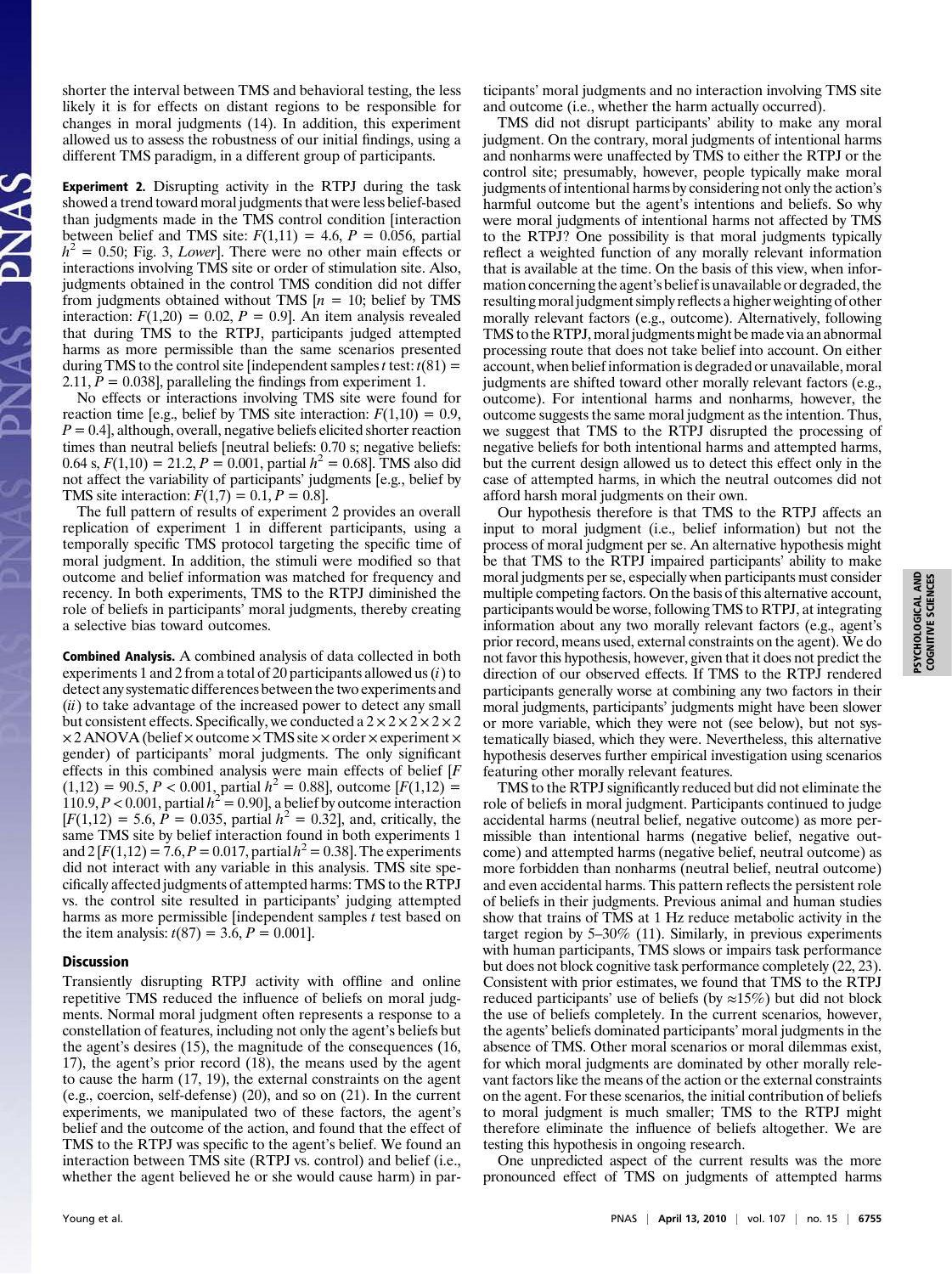(negative belief, neutral outcome) than on judgments of accidental harms (neutral belief, negative outcome). Specifically, in analyses of individual conditions, only attempted harms showed an independently significant effect of TMS. Notably, however, there was no significant difference between the effects of TMS on attempted harms and accidental harms (no interaction of belief by outcome by TMS) in any analysis, and for accidental harms, the change in the mean judgment following TMS was in the predicted direction (more forbidden/less permissible) in both experiments. Nevertheless, the hint of asymmetry between attempted and accidental harms is interesting, partly because of its convergence with recent fMRI results. Activity in the RTPJ while participants make moral judgments about attempted and accidental harms shows the same asymmetry: greater activity for attempted than accidental harms (9, 10, 24, 25). The enhanced RTPJ response for attempted harms at the time of judgment appears to reflect enhanced mental state processing for negative moral judgments that rely exclusively on mental state information (9, 10); that is, moral judgment and mental state reasoning appear to interact: Mental states are weighed more heavily when  $(i)$  they form the predominant basis of moral judgment (e.g., when belief and outcome conflict) and  $(ii)$  they support negative (as opposed to neutral or positive) moral judgments.

Also of interest is that the hint of asymmetry between attempted and accidental harms appeared to be more pronounced in experiment 1 than in experiment 2, although statistical analyses across both experiments did not reveal any effect of experiment; that is, there was no significant difference between the pattern of results for experiments 1 and 2. Nevertheless, prior fMRI evidence suggests an interpretation of the qualitatively more symmetrical results in experiment 1 (i.e., effects on both attempted and accidental harms) than in experiment 2 (i.e., more pronounced effect on attempted harms). When participants perform the current task in the scanner (i.e., read moral scenarios and then make moral judgments), the RTPJ shows two distinct phases of response:  $(i)$ a high response to both attempted and accidental harms while participants are first reading the scenarios and  $(ii)$  as described above, an enhanced response to attempted harms while participants are making moral judgments (10). In the offline paradigm used in experiment 1, TMS effects are expected to be extended in time, including both while participants are reading the scenarios and while participants are making judgments. Thus, we might predict effects of TMS for both conditions. By contrast, in the online paradigm used in experiment 2, TMS was applied only at the moment when participants made their moral judgments, so we might predict relatively greater effects of TMS on judgments of attempted harm. The overall pattern of the current results is thus consistent with the hypothesis that TMS disrupted function in the RTPJ and that the behavioral consequences of this disruption were proportional to the amount of activity previously observed in the RTPJ for each condition and time period. Again, however, these interpretations must be taken lightly because neither the belief by outcome by TMS interaction nor the belief by outcome by experiment interaction was significant in the current data.

The RTPJ was targeted here because of prior neuroimaging evidence that activity in the RTPJ is relatively selective in processing mental states (e.g., beliefs) as opposed to other socially relevant information (8). However, the RTPJ is not the only brain region involved in processing mental states in the context of moral judgment or in other nonmoral contexts. An important consideration for any TMS study, especially if using offline stimulation, is the degree to which the observed effects are specific to the targeted region or reflect the combined result of suppressing function in that region and other regions to which it is differentially connected. Evidence from animal models (26, 27) suggests that the neuromodulatory effects of TMS are maximal on the directly targeted region (11). Nevertheless, the effects of TMS spread to other regions via connections from the target region (12). Our results are thus consistent with the hypothesis that either the  $(i)$  RTPJ is

specifically necessary for belief attribution or  $(ii)$  the RTPJ and regions to which it is connected are jointly necessary. The RTPJ appears to be strongly connected to other regions implicated in mental state attribution (4, 13, 28–30) and moral cognition (16, 19, 31–34), such as the left TPJ, precuneus, and medial prefrontal cortex. These regions as well as other regions, including the dorsolateral prefrontal cortex, recently implicated in studies on social and moral cognition (35, 36) deserve attention in future research. Importantly, however, TMS generally did not affect moral judgments. Both experiments included an active TMS control site to determine anatomical specificity. The control site was chosen to be close to (5 cm) and in the same (right) hemisphere as the experimental site to control for any secondary nonspecific effects of TMS (e.g., auditory sensations, somatic and tactile stimulation, potential startle effects). Moral judgments in the control TMS condition were no different from moral judgments made in the absence of TMS. Thus, the effects observed here were selective to a specific cortical site — the RTPJ.

Although we consider our results to support the hypothesis that TMS to the RTPJ caused disruption of belief attribution, an alternative hypothesis is that TMS to the RTPJ actually caused disruption of other cognitive functions. Near the right TPJ is a lateral inferior parietal region involved in attentional shifting, one component of the "ventral attention network" (37–39). However, there is significant anatomical separation between our target region and the region involved in attentional processing. Two recent studies have found that the regions associated with belief attribution and attentional reorienting are separated by 10 mm (39, 40). Modeling and experimental work suggest that the spatial resolution of direct TMS stimulation is 5–10 mm (11, 41). Using a functional localizer and image-guided TMS, we targeted the specific region of the RTPJ implicated in mental state attribution. In addition, the behavioral evidence in the current study was not consistent with an effect of attention or any other general effect on task performance (e.g., making participants overall slower, more variable, or generally less able to combine multiple factors when making judgments). TMS to the RTPJ (or the control site) did not render participants more conflicted (i.e., slower moral judgments) or less reliable (i.e., more variable judgments) on any condition. On the other hand, we noted two potentially problematic features of the stimuli of experiment 1: (i) participants were presented with outcome information twice and belief information once and  $(ii)$  participants saw outcome information immediately before making their moral judgments. In experiment 2, we modified the stimuli to remove these concerns and replicated the results of experiment 1. These results support the hypothesis that the effect of TMS to the RTPJ was specific to the content of the stimulus (i.e., belief information).

We therefore interpret the current results as evidence that RTPJ activity is causally implicated in belief attribution and, at least for the scenarios tested, that belief attribution is necessary for typical moral judgment. These results may relate to a pattern commonly observed in moral development in which children up to the age of 6 years rely primarily on the observable outcomes of an action when making moral judgments of the action (3). In fact, young children judge someone who accidentally hurts another person as worse (e.g., "more naughty") than someone who maliciously attempts to hurt another person but fails to do so. Our results suggest that one source of this developmental change may be the maturation of specific brain regions, including the RTPJ (42, 43). Consistent with this idea, recent research suggests that the RTPJ is late maturing (44). In addition, the functional selectivity of the RTPJ for beliefs increases in children from 6 to 11 years old. The link between the maturation of this brain region and moral judgment is an interesting topic for future studies.

The current results may also relate to recent work on neurodevelopmental disorders, such as autism spectrum disorders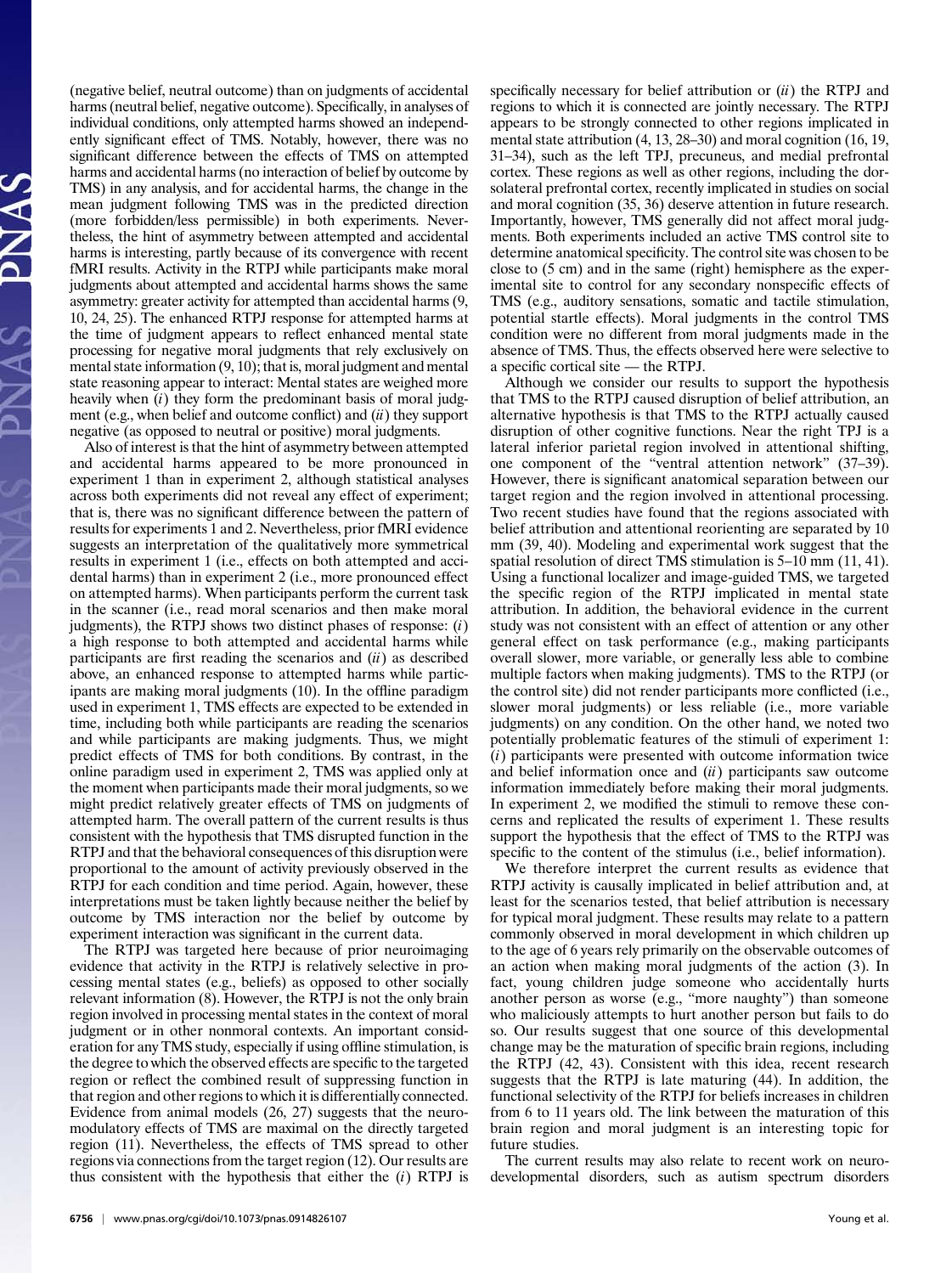(ASDs). Prior studies have found no difference between participants with ASDs and neurotypical controls on various measures of moral judgment. These studies, however, have focused on participants' ability to evaluate intentional violations of moral norms (e.g., harming others) as "bad" and the ability to distinguish moral norms from social norms (e.g., wearing pajamas to school) (45, 46). We suggest that ASDs would lead to impairments in moral judgments, specifically when moral judgment depends on reasoning about an agent's (false) belief, and thus on intact RTPJ function, as in the current experiment. Children with ASDs often show pronounced deficits on nonmoral tasks that depend on considering an agent's belief (47), compared with closely matched control tasks. Even highfunctioning adults with ASDs show impaired representations of false beliefs, when measured by their spontaneous-looking behavior (48). Furthermore, reduced capacity for processing mental states in ASDs is associated with reduced RTPJ activity (49). We therefore predict that even high-functioning adults with ASDs would show atypical moral judgments on the kinds of scenarios used in the current study. We are testing this hypothesis in ongoing research.

In sum, both folk moral judgments and legal decisions depend on our ability to look beyond the consequences of an individual's actions to the beliefs and intentions that underlie those actions. In some cases, even if no harm is done, we can "call foul," especially if the individual believed he or she would cause harm by acting and intended to do so. Our experiments show that belief attribution in the service of deciding right and wrong, especially in the case of failed attempts to harm, depends critically on normal neural activity in the RTPJ. When activity in the RTPJ is disrupted, participants' moral judgments shift toward a "no harm, no foul" mentality. Future experiments should explore the relevance of these findings for real-life judgments made by judges and juries, who routinely make very detailed distinctions based on mental state information, such as that between negligence and recklessness (50). Research in this area is likely to inform neural models of moral judgment and moral development in typically developing people and in individuals with neurodevelopmental disorders such as autism (45, 46).

### Materials and Methods

Experiment 1. fMRI. Eight right-handed subjects (aged 18-30 years, five women; [SI Text](http://www.pnas.org/cgi/data/0914826107/DCSupplemental/Supplemental_PDF#nameddest=STXT)) were scanned at 3 T (Athinoula A. Martinos Imaging Center, Michigan Institute of Technology) using twenty-six 4-mm-thick near-axial slices covering the whole brain. Standard echoplanar imaging procedures were used [repetition time = 2 s, echo time = 40 ms, flip angle = 90°]. Subjects participated in four runs of the mental state attribution functional localizer, contrasting stories requiring inferences about a character's beliefs with stories requiring inferences about a physical representation (i.e., an outdated photograph) (7). Fixation blocks of 12 s were interleaved between each story.

fMRI data were analyzed using SPM2 and custom software. Each subject's data were motion-corrected and then smoothed using a Gaussian filter (fullwidth half-maximum = 5 mm), and the data were high-pass filtered during analysis. A slow event-related design was used and modeled using a boxcar regressor. An event was defined as a single story, with the event onset defined by the onset of text on the screen.

The RTPJ was defined for each subject individually based on a whole-brain analysis of the localizer contrast and as contiguous voxels that were significantly more active ( $P < 0.001$ , uncorrected) for belief stories vs. physical stories. The peak voxel coordinates in the whole-brain random effects group analysis after normalization onto the Montreal Neurological Institute template were  $[60, -54, 34]$ ; the average size was 509 mm<sup>3</sup>.

TMS. Offline TMS sessions took place at the Berenson–Allen Center for Noninvasive Brain Stimulation and the Harvard–Thorndike General Clinical Research Center at Beth Israel Deaconess Medical Center. We used a Magstim SuperRapid biphasic stimulator and a commercially available, aircooled, eight-shaped, 70-mm coil (MagStim Corporation). The intensity of stimulation was 70% of the stimulator's maximum output for all subjects; the frequency was 1 Hz, and the duration was 25 min. The coil was oriented in the anteroposterior axis with the handle pointing posteriorly.

In most subjects, low-frequency TMS leads to a disruption of activity in the stimulated brain region outlasting the duration of TMS (51, 52). The duration of TMS effects is variable and dependent on experimental conditions, task,

stimulation parameters, and characteristics of the subjects. However, the behavioral impact is broadly defined as ranging between 50% and 200% of the time of stimulation (14), and studies in animal models have revealed that 30 min of low-frequency TMS leads to suppression of activity in the target brain region for ≈15 min, with a complete return to baseline after 30 min (11, 12). Offline TMS has the advantage that any general effects of stimulation would not be concurrent with the behavioral experiment. We applied TMS for 25 min. A conservative estimate of the duration of the TMS effects was 12.5 min (50% of the duration). The behavioral task, computer-paced, took 11.2 min. Analyses were performed to determine whether the effects wore off during the session; no within-session effects were found. TMS was applied to the fMRI-defined subject-specific RTPJ in one session and to a control region 5 cm posterior to the RTPJ on the axial plane in the other session, counterbalancing for order of stimulation site ([Fig. S2\)](http://www.pnas.org/cgi/data/0914826107/DCSupplemental/Supplemental_PDF#nameddest=sfig02), to control for any nonspecific secondary effects of rTMS. Using Brainsight software (Rogue Industries), we created a 3D reconstruction of the fMRI localizer scan for every subject and graphically represented both the RTPJ and the control region. These individual brain images were used to plan, guide, and monitor the stimulation in real time using a stereotaxic infrared system, ensuring that every TMS pulse was delivered to the predetermined cortical location (53).

Moral judgment. Immediately after stimulation, subjects completed the moral judgment task in each TMS session. Stimuli consisted of four variations of 48 scenarios, for a total of 192 stories with an average of 86 words per story; word count and average reading time were matched across conditions (Fig. 1 and  $SI$  Text). A 2  $\times$  2 design was used for each scenario, such that protagonists (i) produced either a negative or neutral outcome and (ii) believed that they were causing either the negative outcome ("negative" belief) or the neutral outcome ("neutral" belief). Moral judgments of these scenarios are determined primarily by the belief (9, 10). Stories were presented in cumulative segments: (i) background information (6 s), (ii) foreshadow (6 s), (iii) belief (6 s), and (iv) action (6 s). Stories were then removed from the screen and replaced with a question about the moral permissibility of the action (4 s). Participants made judgments on a scale of 1 (forbidden) to 7 (permissible), using a computer keyboard.

Subjects saw 24 scenarios during each of two 11.2-min sessions (six stories per condition). Stories were presented in a pseudorandom order; the order of conditions was counterbalanced across runs and across subjects. Across subjects, every scenario occurred in each of the four conditions. Individual subjects saw each scenario only once: half after TMS to RTPJ and half after TMS to the control TMS.

Experiment 2. Twelve different subjects (aged 18–30 years, seven women) were scanned exactly as in experiment 1. The peak voxel coordinates in the whole-brain random effects group analysis after normalization onto the Montreal Neurological Institute template were [52, −52, 28]; the average size was 151 mm<sup>3</sup>. TMS sessions took place at the Michigan Institute of Technology and were conducted as in experiment 1, with the following changes: Intensity was 60% of the stimulator's maximum output, the frequency was 10 Hz, and the duration was 500 ms, with the onset of TMS timelocked to be concurrent with the onset of the moral judgment question for each story. The following changes were made to the content and presentation of the moral stimuli: (a) the removal of outcome information from the action segment and (b) shorter timing (3 s) for the action and judgment segments. Subjects participated in one TMS session, in which they completed six 3.2-min-long runs of the moral judgment task. In each run, subjects were presented with eight stories (two stories per condition). Subjects were allowed minute-long breaks between runs. TMS was applied to the fMRIdefined subject-specific RTPJ in three runs and to a control region in the other three runs, which were interleaved during the session, counterbalancing for order of stimulation site.

ACKNOWLEDGMENTS. We thank David Pitcher, Elizabeth Spelke, Alfonso Caramazza, Maurizio Corbetta, Fiery Cushman, Marina Bedny, and Nancy Kanwisher for their helpful comments and David Dodell-Feder and Jonathan Scholz for technical support. This project was supported by the National Center for Research Resources (Grant P41RR14075), Medical Investigations of Neurodevelopmental Disorders and the Athinoula A. Martinos Center for Biomedical Imaging. J.A.C. was supported by the Fundación Rafael del Pino and the Harvard Center for Neurodegeneration and Repair. M.H. was supported by the National Science Foundation– Human Social Dynamics, J. Epstein, and S. Shuman. A.P.L. was supported in part by Grant Number UL1 RR025758 - Harvard Clinical and Translational Science Center, from the National Center for Research Resources and National Institutes of Health grant K 24 RR018875. R.S. was supported by Massachusetts Institute of Technology, the John Merck Scholars program, and the David and Lucile Packard Foundation. R.S. and L.Y. were supported by the Simons Foundation.